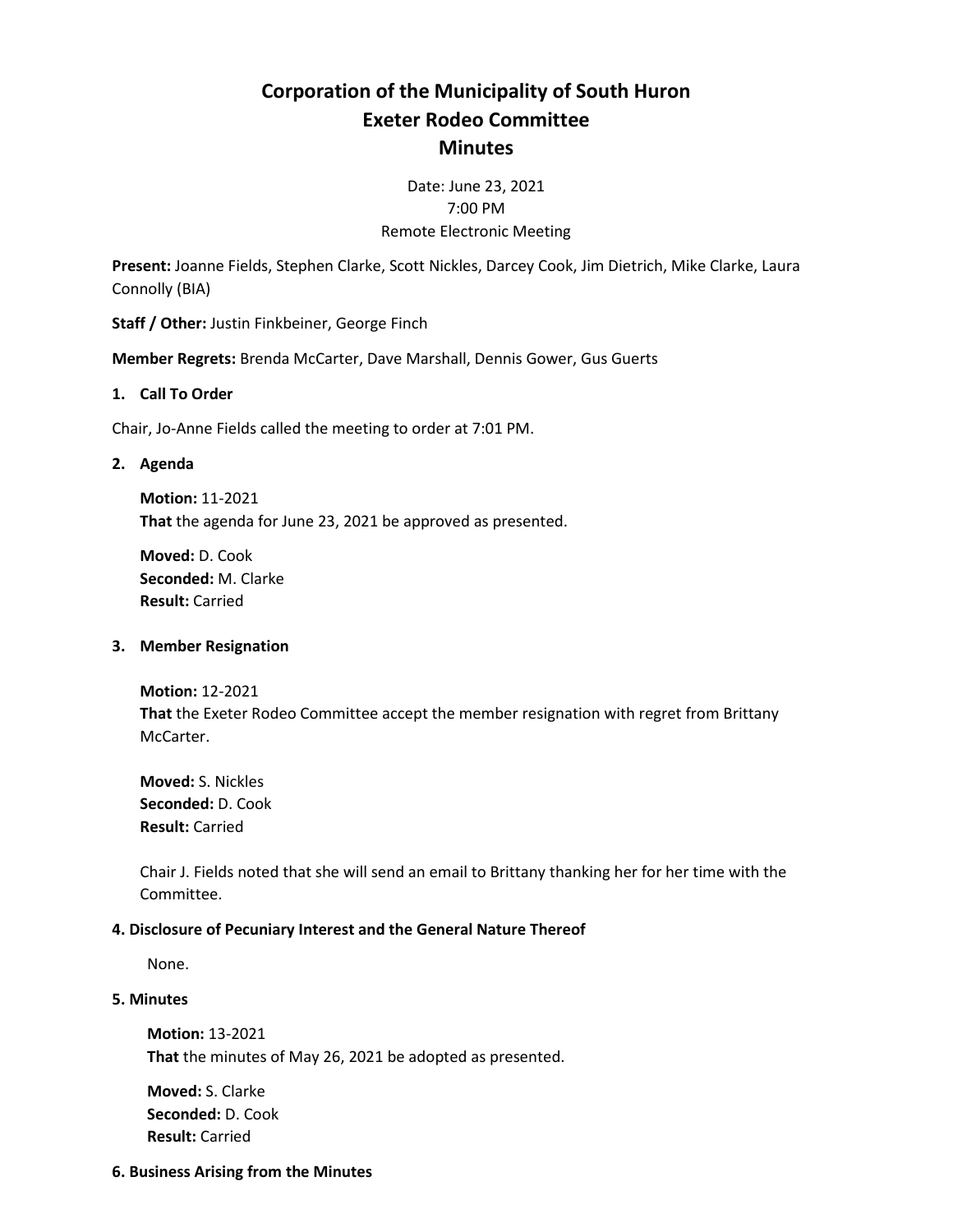None.

#### **7. Business to be Discussed**

## **7.1** Draft Terms of Reference Discussion

The Committee discussed the draft Terms of Reference. Members of the Committee discussed the procurement process on large spending items and that all purchase decisions are recommended to Council for approval. The Committee requested staff to bring back information on the procurement process and by-law and if single sourcing is permitted for specialty items, example being the contracting of Ross Millar Group. The Committee discussed that they would like clarification on the procurement process to be included on the Terms of Reference before recommending the new Terms of Reference to South Huron Council. The Committee discussed that the approval of the Terms of Reference should be deferred until the next meeting when staff can confirm the procurement process.

## Recommended Motion: **Deferred**

**That** the draft Terms of Reference be approved as presented, and that the Terms of Reference be recommended to The Municipality of South Huron Council for approval.

## **7.2** Deferred Business from April 21, 2021 Exeter Rodeo Committee Meeting

**7.2.1** Planning for Exeter Rodeo 2021 During COVID-19 Pandemic

• Will there be a 2021 Rodeo with the current COVID-19 Pandemic restrictions

Chair J. Fields opened the discussion by noting that she had been in contact with Ross Millar Group and that RMG understands that due to the current Provincial restrictions in place during the COVID-19 pandemic may not allow for a rodeo to take place and that there is no pressure from RMG to have a rodeo in 2021.

Chair J. Fields then opened the discussion to the group on thoughts towards having a 2021 Rodeo. Members discussed that with the current restrictions in place they would not be able to fill stands to financially support the rodeo and that the pandemic has also shortened the Committee's time to find sponsors for a 2021 Rodeo. Members discussed that there may also be a negative stigma towards holding a large event during a pandemic and that the public may have concerns about attending such a large event. Members noted that they are not pleased with having to cancel the rodeo but that they need to do so for public safety reasons.

It was discussed by the Committee to put a motion to the floor regarding the cancellation of the 2021 Rodeo. Further conversation was had regarding if the rodeo that takes place in 2022 will be the  $24<sup>th</sup>$  or  $25<sup>th</sup>$  anniversary. Chair J. Fields opened the floor to discussion. Members discussed that since the rodeo has now had to be cancelled twice in the past 2 years due to COVID-19 Pandemic that the 2022 Rodeo should be considered the 24<sup>th</sup> Anniversary.

## **Motion:** 14-2021

**That** the Exeter Rodeo Committee recommend to South Huron Council to cancel the Exeter Ram Rodeo 2021 due to the COVID-19 Pandemic; and

**That** that the Exeter Rodeo Committee prepare to host the 24<sup>th</sup> Anniversary of the Exeter Ram Rodeo in 2022.